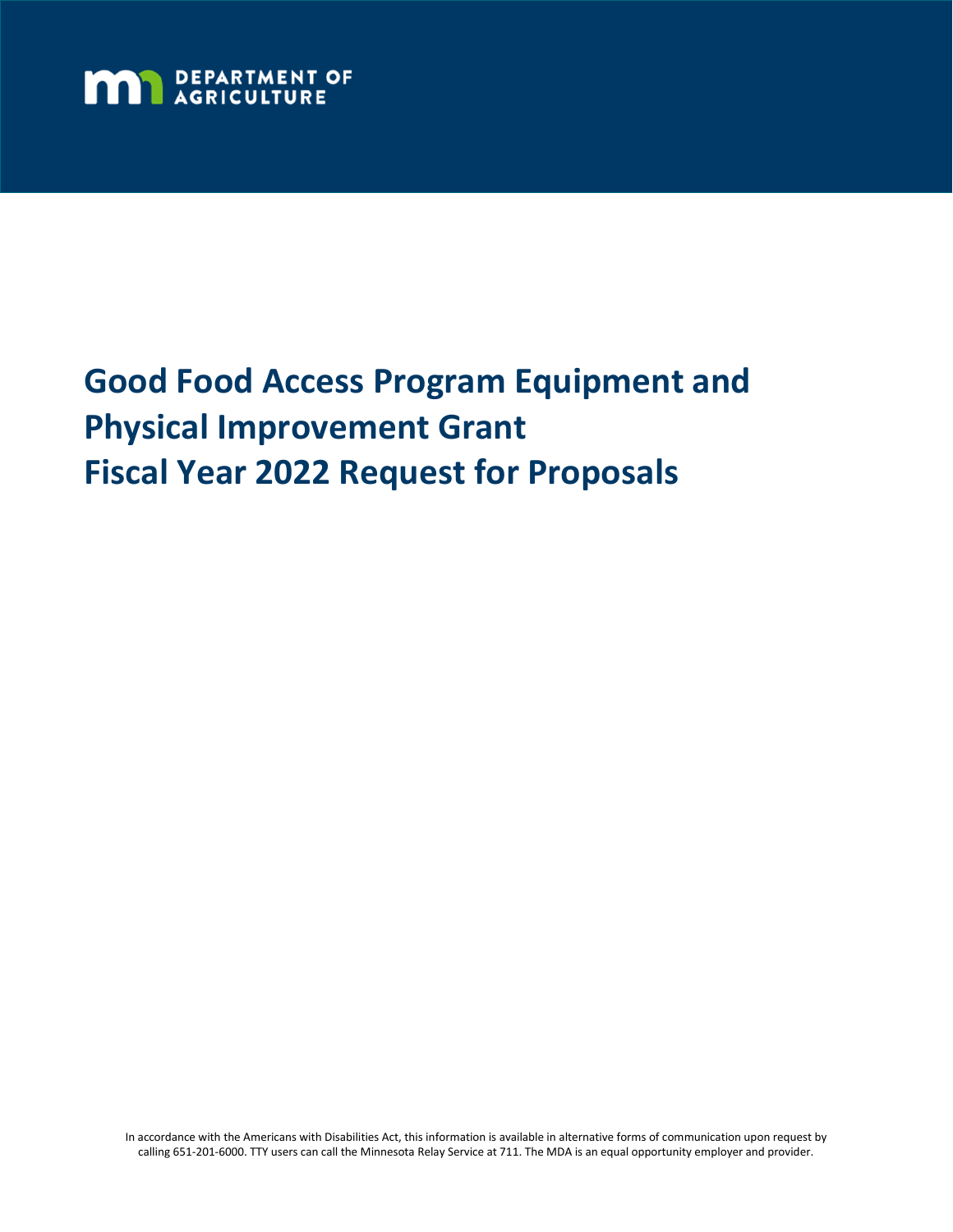## **Table of Contents**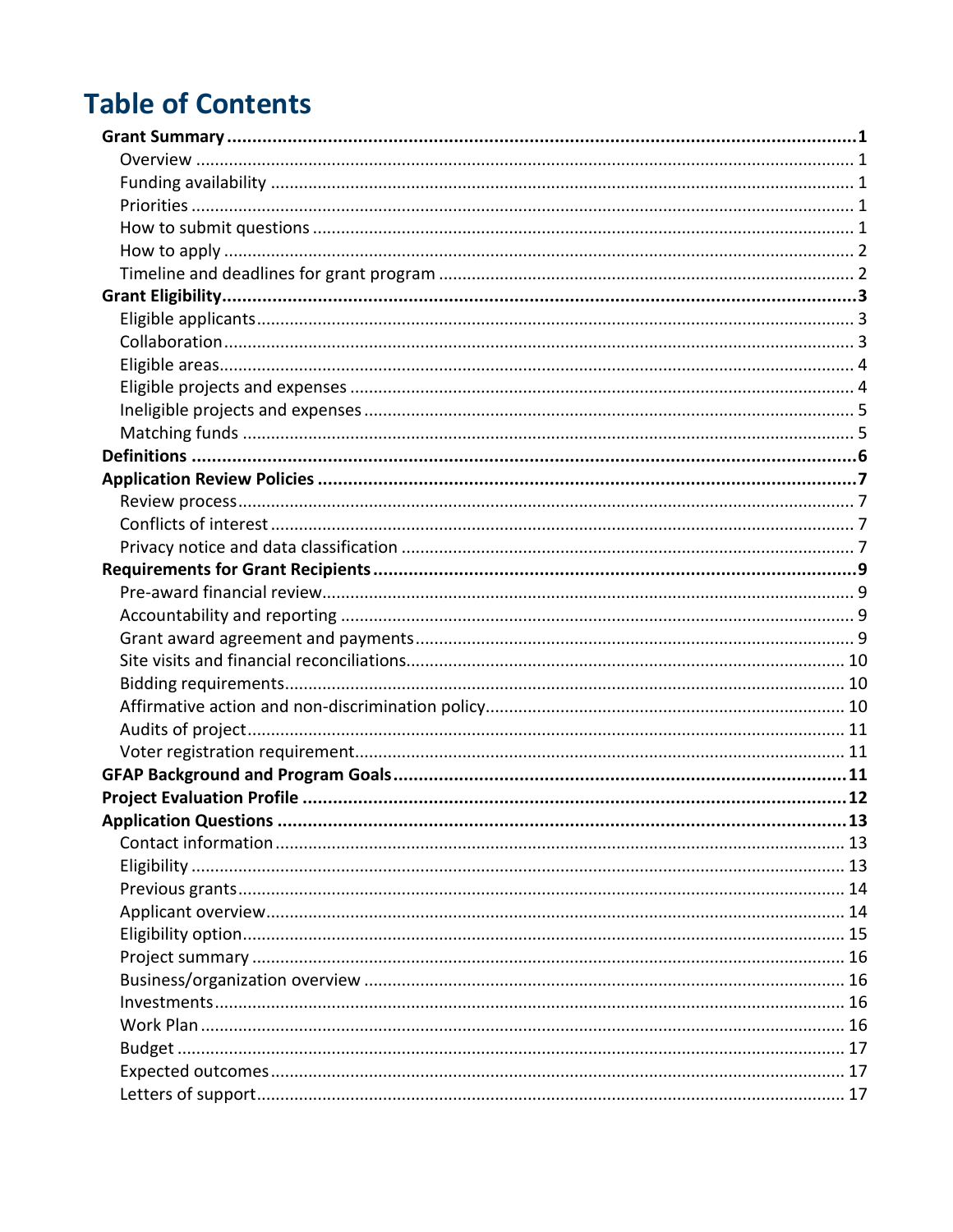## <span id="page-2-0"></span>**Grant Summary**

#### <span id="page-2-1"></span>**Overview**

The Good Food Access Program (GFAP) Equipment and Physical Improvement Grant offers funding to grocery stores and small food retailers engaged in the sale of nutritious and culturally appropriate foods, including fresh fruits and vegetables, in low-income and moderate-income areas. Grants help retailers make physical improvements and purchase equipment to stimulate sales of these foods.

#### <span id="page-2-2"></span>**Funding availability**

The maximum request is \$50,000, and the minimum request is \$2,500. The MDA anticipates awarding approximately \$320,750 using a competitive review process. We expect that we will award approximately 10-18 grants, but the final number depends on the size of the awards.

We must receive your GFAP grant application by **4:00 p.m. Central Time on Thursday, March 17, 2022,** to be considered for funding. You must submit your application through ou[r online application system.](https://www.grantinterface.com/Home/Logon?urlkey=statemn) We will not consider late applications.

#### <span id="page-2-3"></span>**Priorities**

It is the policy of the State of Minnesota to ensure fairness, precision, equity, and consistency in competitive grant awards. This includes implementing diversity and inclusion in grant-making.

[Policy 08-02: Rating Criteria for Competitive Grant Review \(PDF\)](https://mn.gov/admin/assets/08-02%20Grants%20Policy%20Revision%20September%202017%20final_tcm36-312046.pdf) establishes the expectation that grant programs intentionally identify how the grant serves diverse populations, especially populations experiencing inequities and/or disparities.

This grant is limited to communities listed in the [Eligible areas](#page-5-0) section. The grant will also prioritize projects that demonstrate positive economic and health impacts on underserved communities, including creation and retention of jobs for local or regional residents from low-income and moderateincome areas that reflect the area demographics, including Black, Indigenous, and People of Color (BIPOC) communities. The MDA anticipates awarding at least 50% of the available funds to projects located in or serving BIPOC communities.

#### <span id="page-2-4"></span>**How to submit questions**

All questions should be submitted through writing by email [\(MDA.AGRIGrants@state.mn.us\)](mailto:MDA.AGRIGrants@state.mn.us) by **4:00 p.m. Central Time on Thursday, March 10, 2022**. Responses to all questions regarding the application will be posted on the [Questions and Answers](https://www.mda.state.mn.us/business-dev-loans-grants/good-food-access-program-equipment-physical-improvement-grant-qa) section of the GFAP grant webpage.

MDA employees are not authorized to provide advice on any applications. Applicants who solicit or receive advice from unauthorized MDA employees may be disqualified from eligibility for a grant award.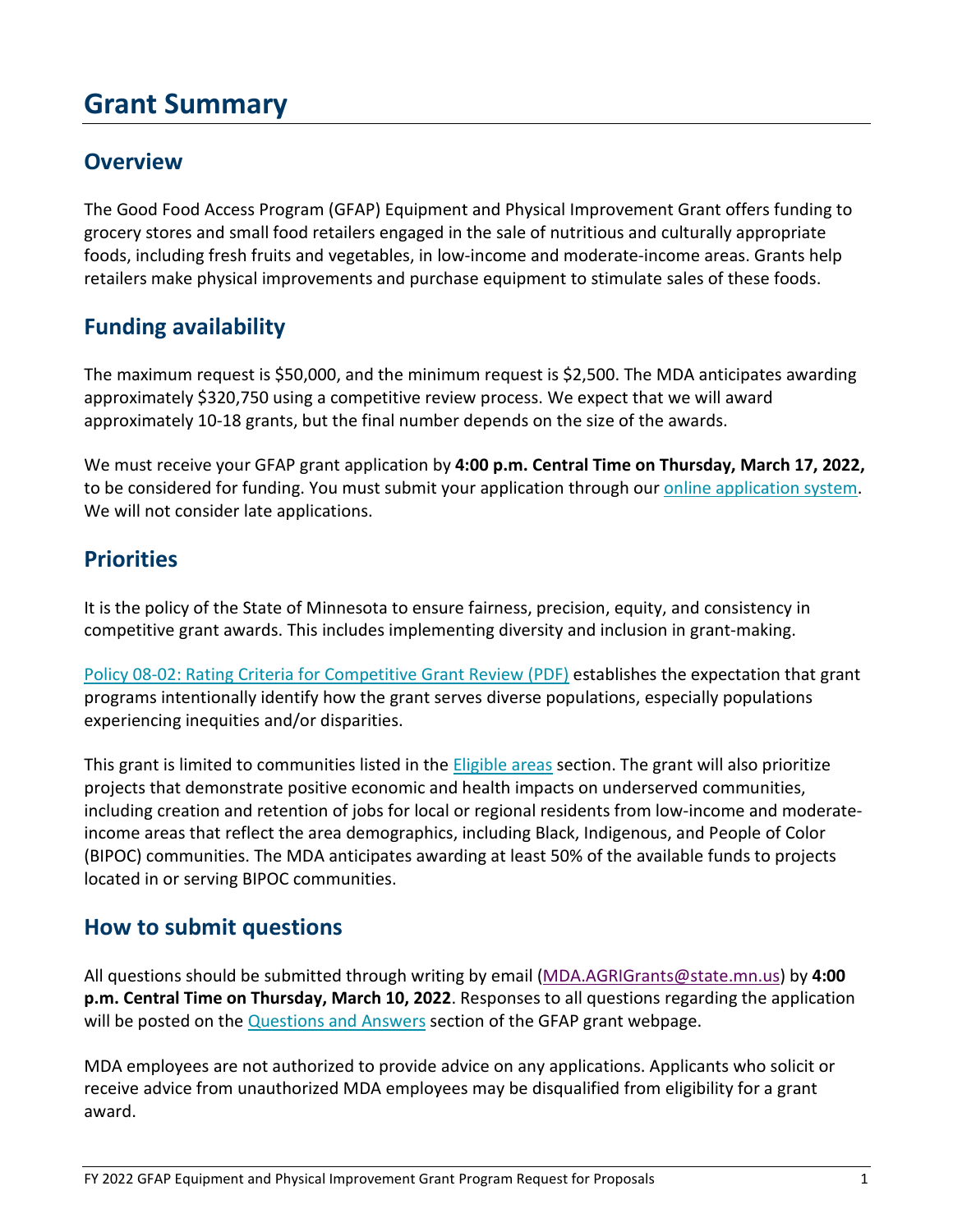#### <span id="page-3-0"></span>**How to apply**

We must receive your GFAP Equipment and Physical Improvement grant application by **4:00 p.m. Central Time on Thursday, March 17, 2022,** to be considered for funding. You must submit your application through our [online application system.](https://www.grantinterface.com/Home/Logon?urlkey=statemn)

Technical assistance with the online application system can be provided until the submission deadline by calling 651-201-6500 or emailing [MDA.AGRIGrants@state.mn.us](mailto:MDA.AGRIGrants@state.mn.us) with "GFAP Equipment Grant" in the subject line. We encourage applicants to apply early so that there is ample time to receive technical assistance if needed.

**The MDA is not responsible for any technical or logistical problems resulting in the MDA not receiving the application on time. It is the responsibility of the applicant to ensure that submission is received by the MDA before the deadline.**

#### **Application guidelines**

- Write for reviewers who are generally knowledgeable but may not have a thorough or deep understanding of your organization or project. Use plain, easily understood language.
- Answer all questions completely within the character limits specified in the grant application.
- The [Project Evaluation Profile](#page-13-0) included in this document will be used to score and compare the grant applications.

#### <span id="page-3-1"></span>**Timeline and deadlines for grant program**

It is best practice to submit your application at least 24 hours in advance to prevent unforeseen delays. Applications will not be accepted after the grant deadline under any circumstances.

Questions due no later than 4:00 pm Central Time March 10, 2022 Applications due no later than 4:00 pm Central Time March 17, 2022 Applicants notified of decisions; grant agreement negotiations begin April 29, 2022 (estimated)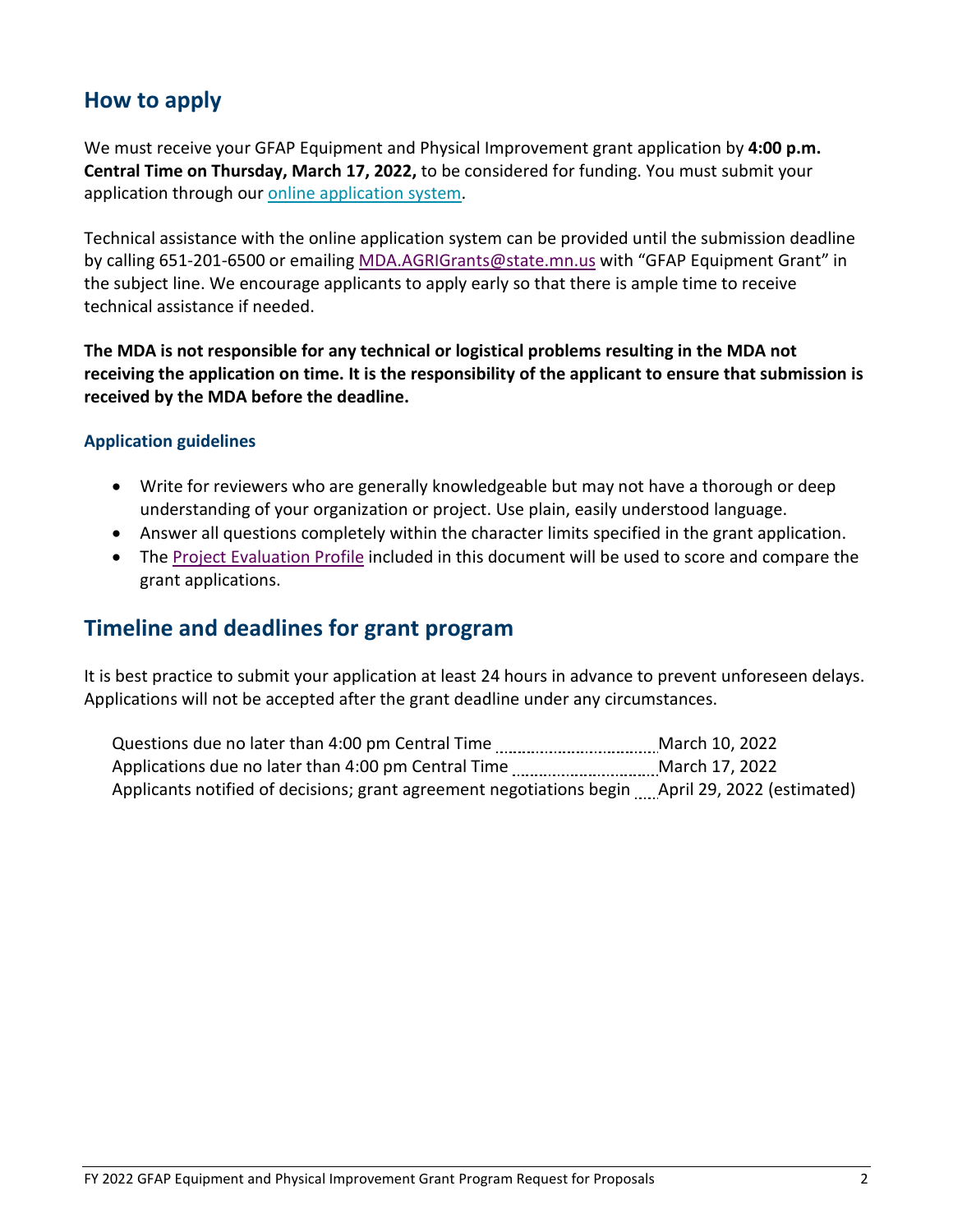## <span id="page-4-0"></span>**Grant Eligibility**

### <span id="page-4-1"></span>**Eligible applicants**

For-profit and not-for-profit grocery stores and small food retailers engaged in the sale of nutritious and culturally appropriate foods, including fresh fruits and vegetables, that are located in or serve a U.S. Census tract designated as a "Food Desert" or who serve a substantial subpopulation, such as the elderly or disabled, in a low- or moderate-income Census tract who have low supermarket access.

Eligible organizations serving sovereign nations are eligible and encouraged to apply.

Retailers receiving equipment or making physical improvements under this Request for Proposals (RFP) must agree with the following conditions for a period of at least five years:

- Accept Supplemental Nutrition Assistance Program (SNAP) benefits;
- Comply with all data collection and reporting requirements established by the commissioner;
- Promote the hiring, training, and retention of local or regional residents from low-income and moderate-income areas that reflect area demographics, including BIPOC communities; and
- Except for small food retailers, as defined, allocate at least 30% of retail food space for the sale of affordable, nutritious, and culturally appropriate foods, including fruits and vegetables, lowfat and nonfat dairy, fortified dairy substitute beverages such as soy-based or nut-based dairy substitute beverages, whole grain-rich staple foods, meats, poultry, fish, seafood, and other proteins, consistent with nutrition standards in national guidelines described in the current United States Dietary Guidelines for Americans.

Organizations applying on behalf of eligible applicants, must receive written assurance from subawardees that they will comply with these stipulations prior to receiving equipment or physical improvements under this grant. These assurances must be sent to the MDA prior to site approval; the MDA will confirm SNAP and Women, Infant, and Children (WIC) requirements with the appropriate implementing organization.

Applicants must be in good standing with the State of Minnesota:

- No back taxes owed.
- No defaults on state-backed financing for the last seven years.
- Acceptable performance on past MDA grants.
- Compliant with current state regulations.

MDA employees and their spouses are not eligible to receive grants from this program.

#### <span id="page-4-2"></span>**Collaboration**

Organizations may apply on behalf of and act as fiscal agents of other organizations that meet the eligible applicant criteria. If submitting a proposal on behalf of one or more eligible organizations, the applicant must: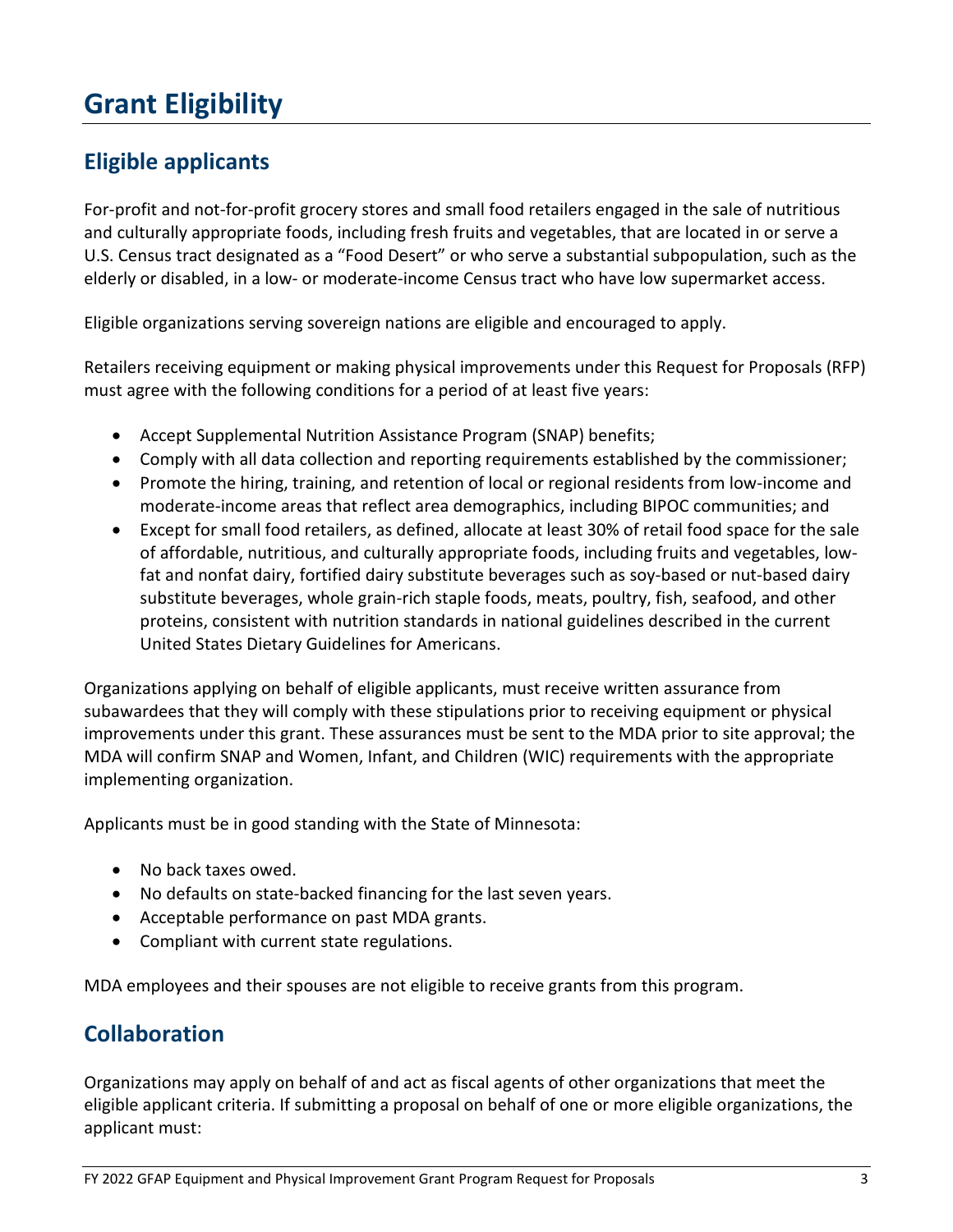- Provide letters of support from the eligible entities that they represent. The letters should clearly describe the benefit of the grant project to their organization.
- Clearly identify these eligible entities and focus the application on their business.

#### <span id="page-5-0"></span>**Eligible areas**

Projects must be in or serve a Census tract designated as a food desert or must serve a substantial subpopulation, such as the elderly or disabled, in a low- or moderate-income Census tract who have low supermarket access. Follow these steps to determine if your project is in an eligible area:

- Visit the U.S. Census Bureau **TIGERweb viewer** (tigerweb.geo.census.gov/tigerweb).
- Type in the address where the project will be occurring.
- On the upper left side of the screen, click the icon labeled "Layers" and select the box labeled "Census Tracts and Blocks."
- On the map, locate the Census Tract (CT) and number for the project location.

Once you have the CT number, go to the [GFAP Eligible Areas](https://www.mda.state.mn.us/grants/grants/gfapequipmentgrant) webpage. Go to your county, and then locate your CT number in the Census tract column. If your Census tract is included on this list, your location is eligible based on its designation as either a food desert or a low- or moderate-income area.

If your Census tract is not on the Eligible Areas list, check the [GFAP Ineligible Areas](https://www.mda.state.mn.us/good-food-access-program-grants-ineligible-areas) webpage. If your location is on the Ineligible Areas list, we recommend checking surrounding Census tracts for eligibility. **Projects may qualify if they can reasonably justify how they serve residents of eligible areas.**

Please contact us if you need help locating Census tracts.

### <span id="page-5-1"></span>**Eligible projects and expenses**

GFAP grants help grocery stores and small food retailers make physical improvements and purchase equipment to stimulate sales of nutritious and culturally appropriate foods. Eligible projects include the purchase and installation of equipment and the costs incurred to make physical improvements.

Projects must:

- Increase the availability of and access to affordable, nutritious, and culturally appropriate food (including produce) for underserved communities in low- and moderate-income areas.
- Not start until the grant contract is signed by all parties and has reached its start date.
- Be completed in three years or less. Contracts cannot be extended beyond three years.
- Be conducted in Minnesota.

#### **Project examples**

- Retail display coolers and freezers
- Storage coolers and freezers
- Shelving
- Mobile food trucks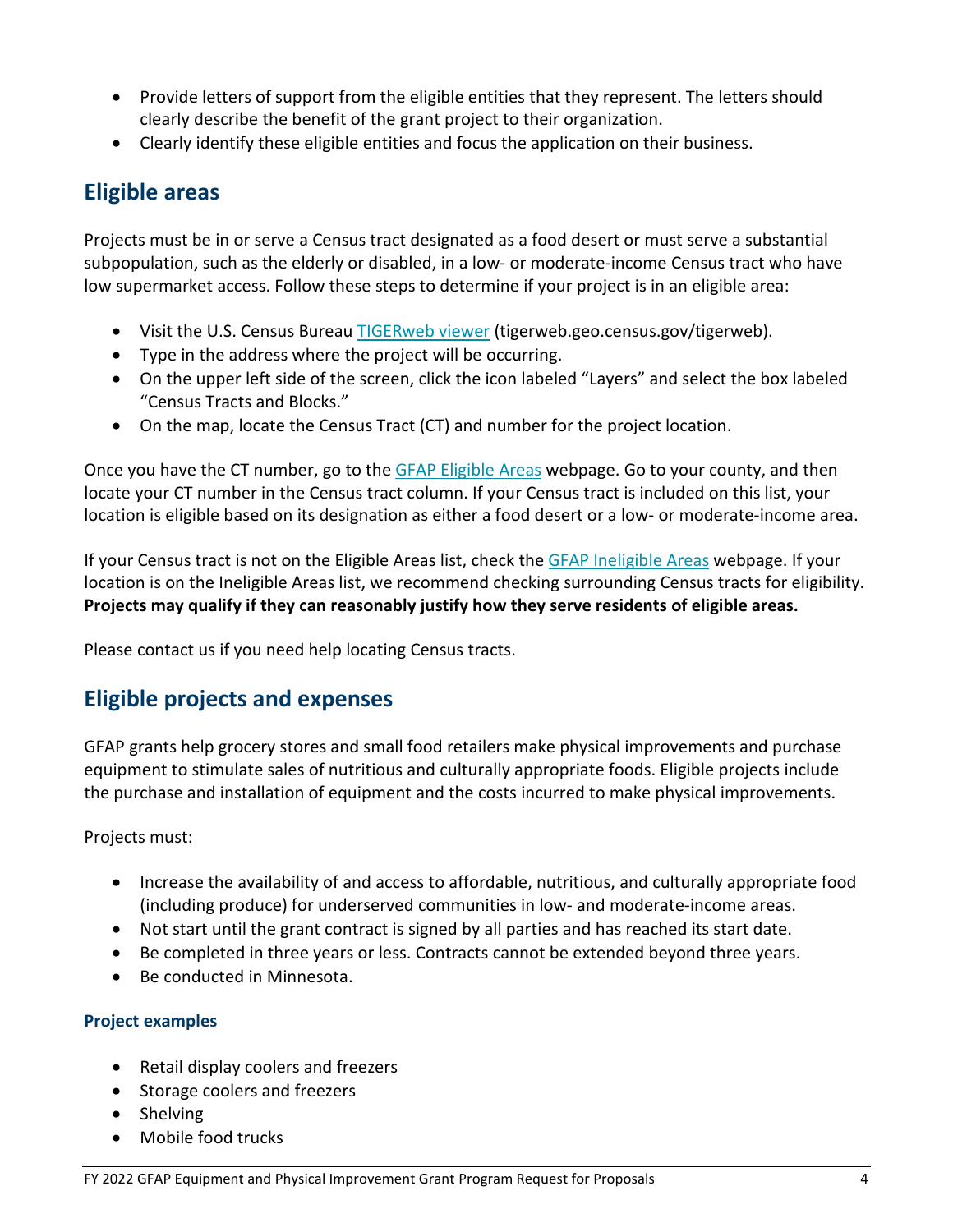- Permanent infrastructure at farmers' markets
- Architectural work
- Costs associated with the installation of equipment

Expenses may not be incurred until after a grant contract has been fully executed. Successful applicants should anticipate having contracts available to them around **May 2022**. Grant contract agreements will expire approximately three years after the start date of the contract. Expenses may only be incurred during the grant contract period.

#### <span id="page-6-0"></span>**Ineligible projects and expenses**

*Food shelves and other organizations that are not selling food are ineligible to receive grant funds unless there is a retail operation as a part of their programming. The GFAP program supports small food retailers and grocery stores.*

Ineligible expenses include but are not limited to:

- Operating costs
- Expenditures incurred prior to contract execution
- Advertising, public relations, entertainment, and amusement costs
- Donated or volunteer (in-kind) services. While these may be furnished to an applicant by professional and technical personnel, consultants, and other skilled and unskilled labor, the value of these services is not an eligible cost.
- Donations and in-kind contributions, including property and services, made by the applicant (regardless of the recipient)
- Fines, penalties, and other settlement expenses resulting from failure of the applicant to comply with federal, state, local, or Native American tribal laws and regulations
- Indirect costs (expenses of doing business that are not readily identified with the project)
- Fundraising, including financial campaigns, solicitation of gifts and bequests, and similar expenses incurred to raise capital or obtain contributions
- Taxes, except sales tax on goods and services
- Lobbyists and political contributions
- Bad debts, late payment fees, finance charges, legal costs, or contingency funds
- Parking or traffic violations
- Land rental and purchases
- Out of state transportation and travel expenses. Minnesota will be considered the home state for determining whether travel is out of state.

#### <span id="page-6-1"></span>**Matching funds**

Applicants are not required to provide matching funds to the grant award. Up to 100% of the total project cost may be covered by the grant, with a minimum grant award of \$2,500 and a maximum grant award of \$50,000.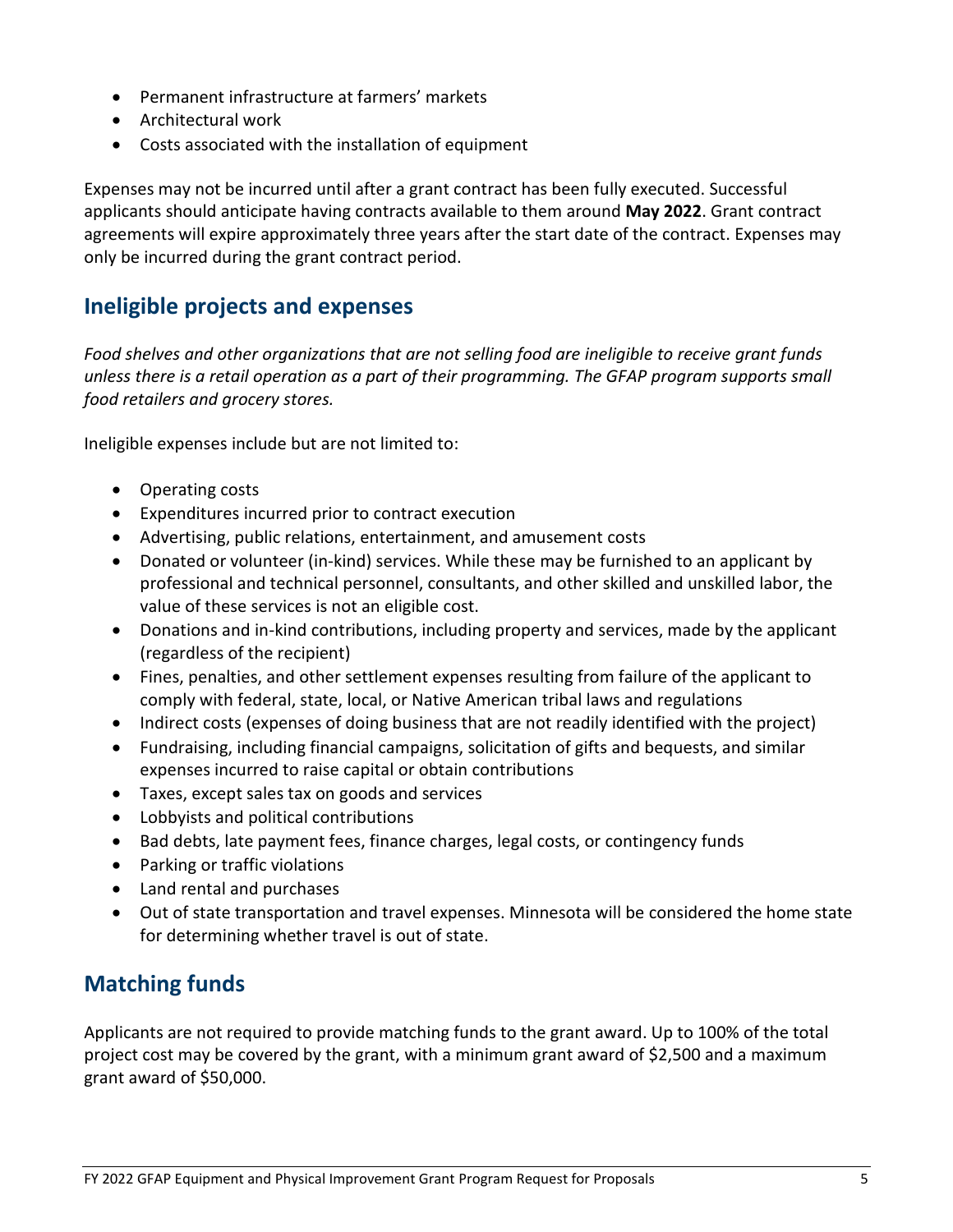## <span id="page-7-0"></span>**Definitions**

**Farmers' Market**: an association of three or more persons who assemble at a defined location that is open to the public for the purpose of selling directly to the consumer the products of a farm or garden occupied and cultivated by the person selling the product.

**Food Hub**: a centrally located facility with a business management structure that facilitates the aggregation, storage, processing, distribution, marketing, and sale of locally or regionally produced food products, and which may include a small-scale retail grocery operation.

**Grocery Store**: a for-profit, not-for-profit, or cooperative self-service retail establishment that sells primarily meat, fish, seafood, fruits, vegetables, dry groceries, and dairy products and may also sell household products, sundries, and other products. It includes a supermarket or large-, mid-, or smallscale retail grocery establishment and may include a mobile food market or a delivery service operation.

**Mobile Food Market**: a self-contained for-profit, not-for-profit, or cooperative retail grocery operation located in a movable new or renovated truck, bus, or other vehicle that is used to store, prepare, display, and sell primarily meat, fish, seafood, fruits, vegetables, dry groceries, and dairy products and may also be used to sell a nominal supply of cooking utensils and equipment and other household products and sundries.

**Small Food Retailer**: a small-scale retail food outlet, other than grocery store, as defined. It includes, but is not limited to, a corner store, convenience store, farmers' market, mobile food market, and a retail food outlet operated by an emergency food program or food hub.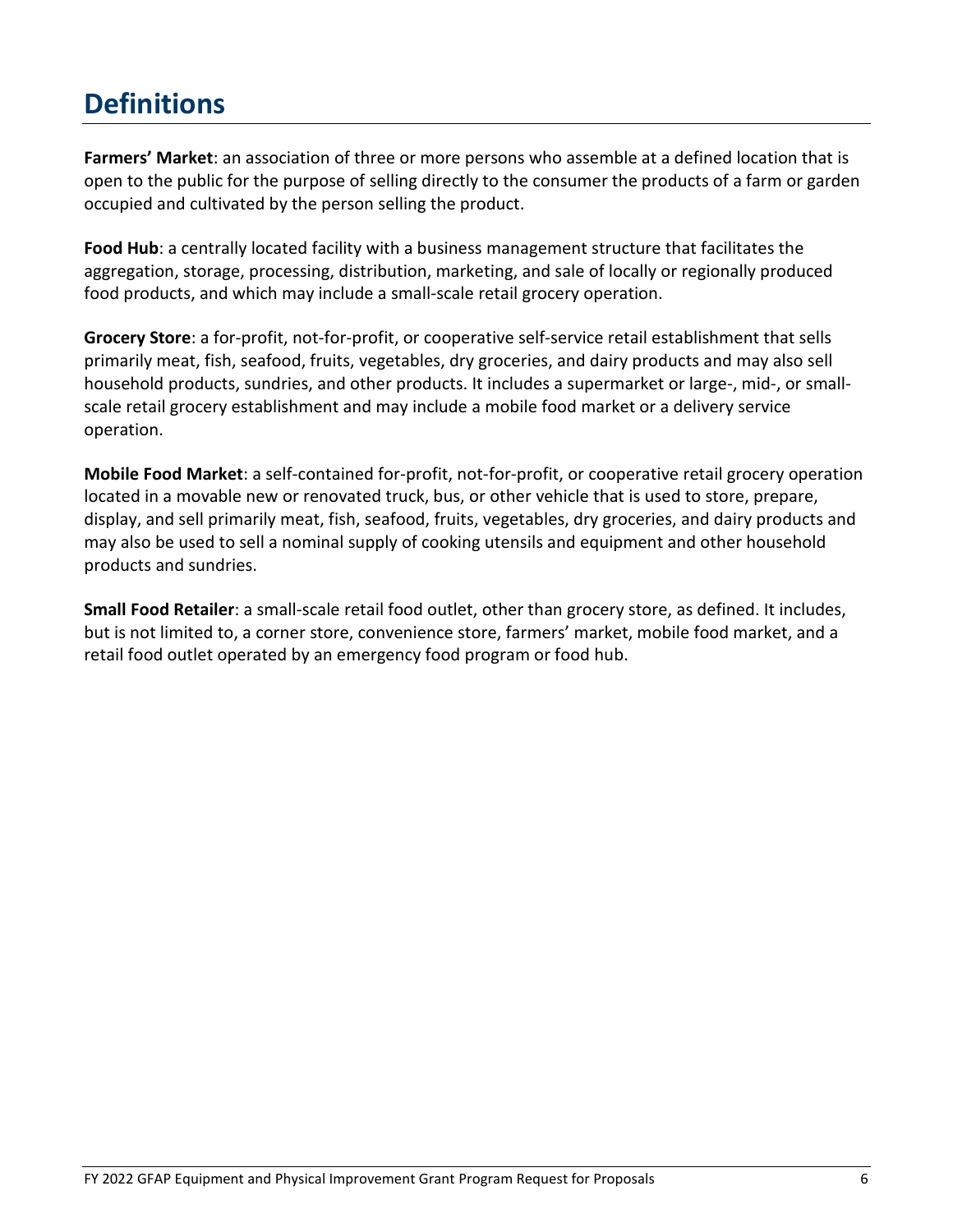## <span id="page-8-0"></span>**Application Review Policies**

#### <span id="page-8-1"></span>**Review process**

A review committee, composed of MDA staff and external reviewers, evaluates all eligible applications based on the criteria in the Project Evaluation Profile. Reviewers may recommend whole or partial funding of a project. The commissioner of agriculture reviews the committee recommendations and is responsible for award decisions. The review committee and commissioner may use rural/urban, geographic distribution, services to special populations, applicant's history as a state grantee, and capacity to perform the work when making their decisions. The MDA will notify applicants, both successful and unsuccessful, in writing. Applicants may request a summary of reviewer comments.

#### <span id="page-8-2"></span>**Conflicts of interest**

State grant policy requires that steps and procedures are in place to prevent individual and organizational conflicts of interest, both in reference to applicants and reviewers [\(MINN. STAT.16B.98](https://www.revisor.mn.gov/statutes/?id=16B.98) and [Conflict of Interest Policy for State Grant-Making, 2022 \(Word\)\)](https://view.officeapps.live.com/op/view.aspx?src=https%3A%2F%2Fmn.gov%2Fadmin%2Fassets%2FOGM%2520Policy%252008-01%2520Conflict%2520of%2520Interest%2520in%2520State%2520Grant-Making%252001.01.2022_tcm36-515734.docx).

Organizational conflicts of interest occur when:

- A grantee or applicant is unable or potentially unable to render impartial assistance or advice to the MDA due to competing duties or loyalties.
- A grantee's or applicant's objectivity in carrying out the grant is or might be otherwise impaired due to competing duties or loyalties.

In cases where a conflict of interest is suspected, disclosed, or discovered, the applicants or grantees will be notified and actions may be pursued, including but not limited to disqualification from eligibility for the grant award or termination of the grant agreement.

#### <span id="page-8-3"></span>**Privacy notice and data classification**

The information provided by an applicant will be used to assess the applicant's eligibility to receive a grant under the Good Food Access Program. The decision to apply for this grant is voluntary, and applicants are not legally required to provide any of the requested information. Applicants may decline to complete this application without any legal consequence. However, only completed applications will be considered for a grant; incomplete applications will not be considered.

Data provided in this application is initially classified by the Minnesota Data Practices Act as private or nonpublic, although some or all of the data will generally become public at various points of the application process unless the data are otherwise classified by state or federal law. Access to private or nonpublic data is limited to those authorized by law, including but not necessarily limited to MDA staff and contractors with a valid work assignment to access the data, parties authorized by the applicant, parties identified in a valid court order or federal subpoena, Minnesota Management and Budget, Minnesota Department of Administration, the state auditor, and the legislative auditor. If necessary, the MDA may also share the data with law enforcement or the Office of the Attorney General.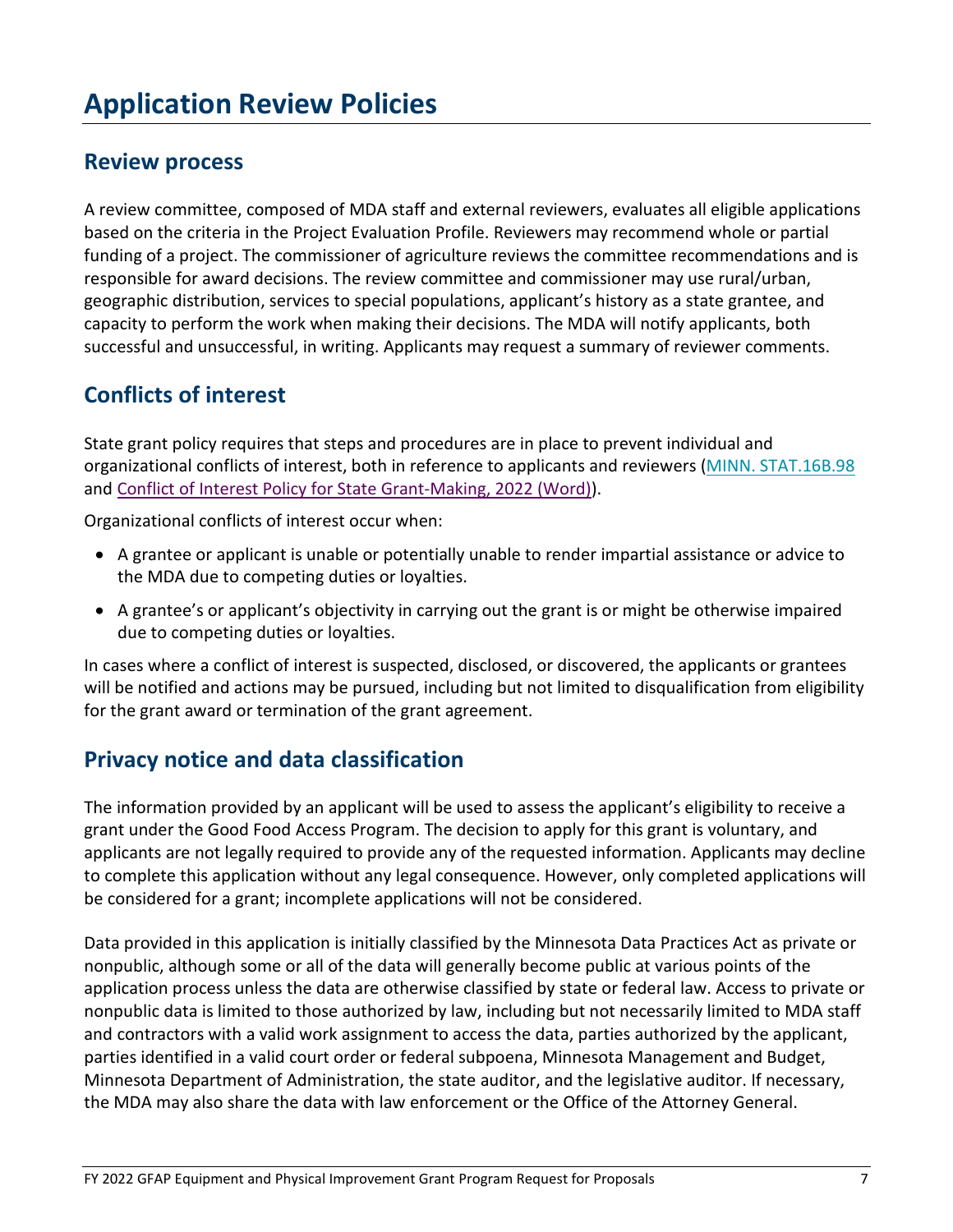Per Minnesota's statute on grants [\(MINN. STAT. 13.599\)](https://www.revisor.mn.gov/statutes/?id=13.599):

- Names and addresses of grant applicants, and the grant amount requested, will be public data once application responses are opened.
- All remaining data in application responses (except for data classified as Department of Agriculture data [\(MINN. STAT 13.643, subd. 1\)](https://www.revisor.mn.gov/statutes/2015/cite/13.643/subd/13.643.1#stat.13.643.1) and trade secret information, see below) becomes public data after the evaluation process is completed (for the purposes of this grant, when all grant agreements have been fully executed).
- All data created or maintained by the MDA as part of the evaluation process (except trade secret information, see below) will be public data after the evaluation process is completed.
- **Procedure for Claiming Protection of Trade Secrets**: Trade secret information [\(MINN. STAT.](https://www.revisor.mn.gov/statutes/cite/13.37)  [13.37, subd. 1\(b\)\)](https://www.revisor.mn.gov/statutes/cite/13.37) is classified as not public data. In order for an applicant to protect data submitted as part of this application as trade secret information, the applicant must clearly identify the specific formula, pattern, compilation, program, device, method, technique, or process that the applicant believes to be a valid trade secret (as defined by Minnesota law) and provide an explanation of the economic value of keeping the data from being generally known to other persons. Determining what constitutes trade secret information is ultimately the responsibility of the MDA, and the MDA cannot guarantee that data marked by an applicant as trade secret information, or otherwise marked "confidential," will be classified as such. If the MDA determines that data do not meet the definition of trade secret information, that data will be available to the public unless the applicant secures a court order saying otherwise.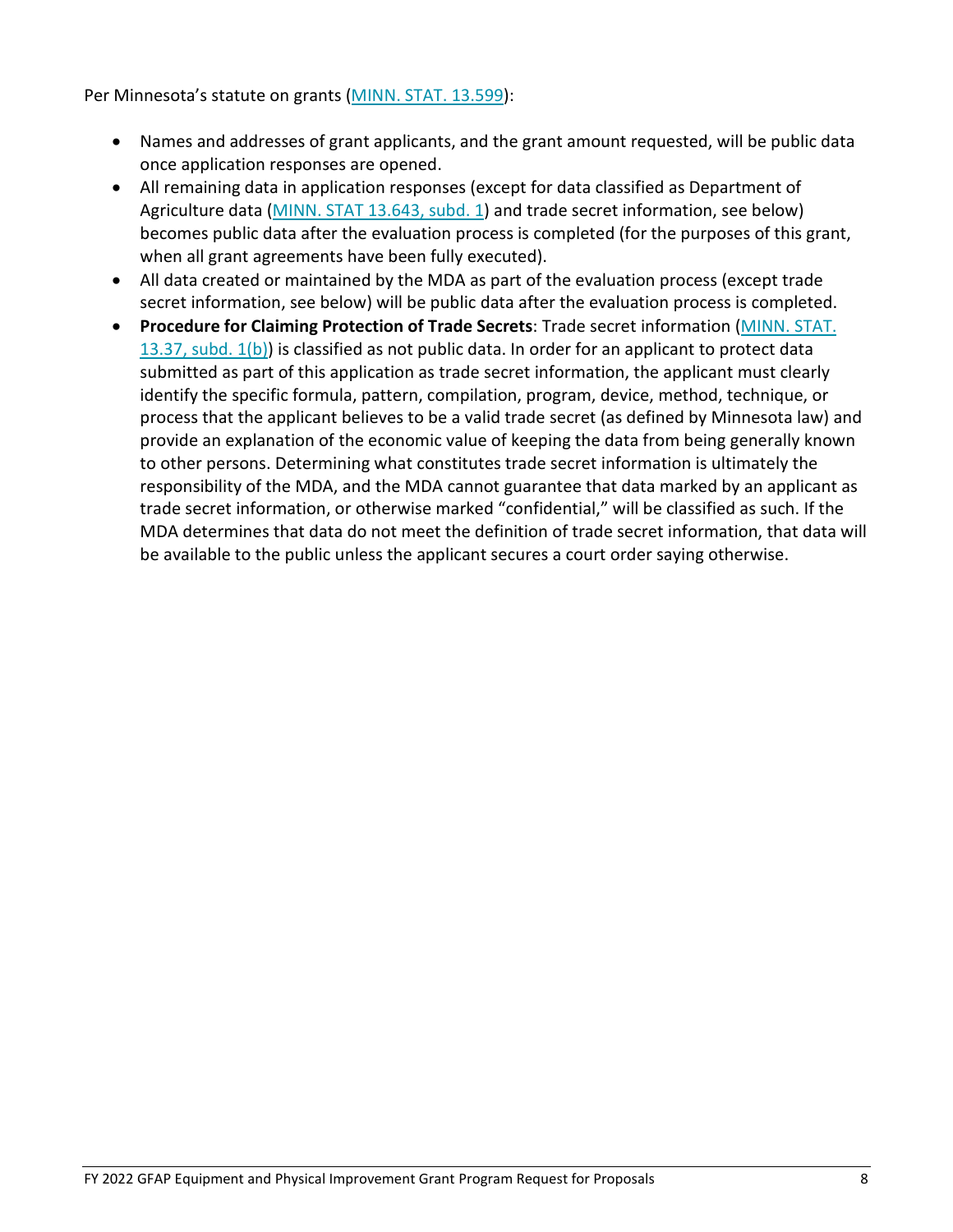## <span id="page-10-0"></span>**Requirements for Grant Recipients**

#### <span id="page-10-1"></span>**Pre-award financial review**

All nongovernmental organizations (NGOs) applying for grants in the state of Minnesota must undergo a financial review prior to a grant award made of \$25,000 and higher. All for-profit organizations (including individuals and farms) and the University of Minnesota are excluded from this requirement.

To comply with [Policy 08-06: Financial Review of Nongovernmental Organizations](https://mn.gov/admin/assets/grants_policy_08-06_tcm36-207113_tcm36-207113.pdf) (PDF), you may be asked to submit one of the following documents:

- Grant applicants with annual income of under \$50,000, or who have not been in existence long enough to have a completed IRS Form 990 or audit, should submit their most recent boardreviewed financial statements.
- Grant applicants with total annual revenue of \$50,000 or more and less than \$750,000 should submit their most recent IRS Form 990.
- Grant applicants with total annual revenue of over \$750,000 should submit their most recent certified financial audit.

### <span id="page-10-2"></span>**Accountability and reporting**

Follow-up surveys are needed to help us determine the long-term impacts of the grant program and to comply with statutory requirements. Grantees are required to complete periodic follow-up surveys for up to five years after they have received their award.

At minimum, surveys will include questions about leveraged funding, amounts of sales via SNAP and WIC, retail square footage, sales of fresh fruits and vegetables, and job creation. Dollar amounts of sales via the SNAP WIC may be requested directly from implementing agencies.

#### <span id="page-10-3"></span>**Grant award agreement and payments**

Grant contract agreement templates are available for review on the [Office of Grants Management](https://mn.gov/admin/government/grants/policies-statutes-forms/#5)  [Forms and FAQs](https://mn.gov/admin/government/grants/policies-statutes-forms/#5) website.

Upon approval of an application and prior to beginning work on the 2022 GFAP grant project and receiving reimbursements, the applicant is required to do the following:

- Complete an IRS W-9 form or register as a vendor in SWIFT, the state's accounting system, and submit other required documentation within 30 days of award notification; and
- Complete and submit a [Grant Affidavit for Individuals \(Word\)](https://mn.gov/admin/assets/Affidavit%20for%20Individuals%20entering%20into%20a%20State%20Grant%20Agreement%20FY18_tcm36-311514.docx) if receiving a grant as an individual/sole proprietor (i.e. tie grant to your social security number) within 30 days of receipt of the award; and
- Sign a grant contract agreement indicating their intention to complete the proposed tasks. The agreement also authorizes the MDA to monitor the progress of the project. The grant award document must be signed within 30 days of being sent to the grantee.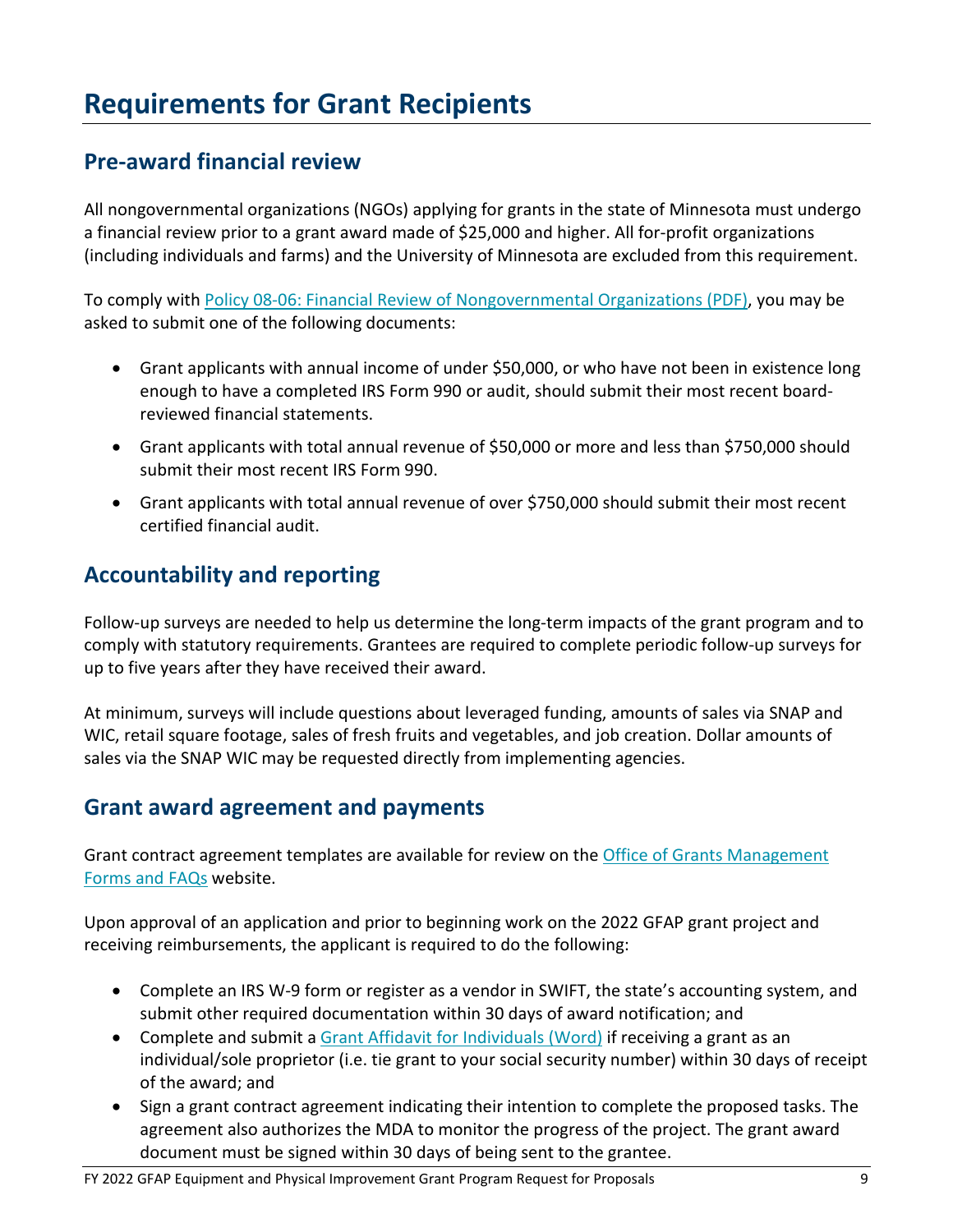Eligible expenses may only be incurred after the contract has been signed by all parties. Applicants should anticipate that grant contracts will have an end date in May 2025. Grant contracts may not extend beyond three years from the effective date of the contract.

Grantees can request up to 50% of their award funds up-front. **You must indicate in the Budget section of the application if you are requesting advance funds.** Advance funds must be reconciled within one year of the start of the grant contract. Additional payments will not be made until advanced payments have been accounted for. The MDA reserves the right to not honor requests for initial advanced payments, including if an organization has an existing open grant with the MDA. Note that any cash advance that violates the terms of the grant agreement or does not adequately support the approved project will need to be repaid.

All other grant funds are dispersed on a reimbursement basis. All grantee requests for reimbursement must correspond to the approved grant budget. To receive grant payments, grantees must provide proof that grant project work has been done by submitting details of each purchase on receipts or invoices, and proof that the vendors have been paid.

### <span id="page-11-0"></span>**Site visits and financial reconciliations**

The grant agreement allows the MDA to monitor the progress of the project. The MDA will perform a monitoring visit for all grantees with awards of \$25,000 or more before a final payment is approved. Other grantees may receive monitoring visits at the discretion of the MDA.

The MDA will perform a financial reconciliation of at least one invoice on grants greater than or equal to \$50,000; financial reconciliation may be performed on additional payment requests at the discretion of the MDA. For this purpose, the grantee must provide expense receipts, employee timesheets, invoices, and any other supporting documents requested by the state.

#### <span id="page-11-1"></span>**Bidding requirements**

All funded applicants will be required to abide by the state's bidding requirements for larger purchases. See a detailed list of the state'[s bidding requirements](https://www.mda.state.mn.us/business-dev-loans-grants/bidding-requirements) for details.

### <span id="page-11-2"></span>**Affirmative action and non-discrimination policy**

The grantee agrees not to discriminate against any employee or applicant for employment because of race, color, creed, religion, national origin, sex, marital status, status in regard to public assistance, membership or activity in a local commission, disability, sexual orientation, or age in regard to any position for which the employee or applicant for employment is qualified [\(MINN. STAT. 363A.02\)](https://www.revisor.mn.gov/statutes/?id=363A.02). The grantee agrees to take affirmative steps to employ, advance in employment, upgrade, train, and recruit minority persons, women, and persons with disabilities.

The grantee must not discriminate against any employee or applicant for employment because of physical or mental disability in regard to any position for which the employee or applicant for employment is qualified. The grantee agrees to take affirmative action to employ, advance in employment, and otherwise treat qualified disabled persons without discrimination based upon their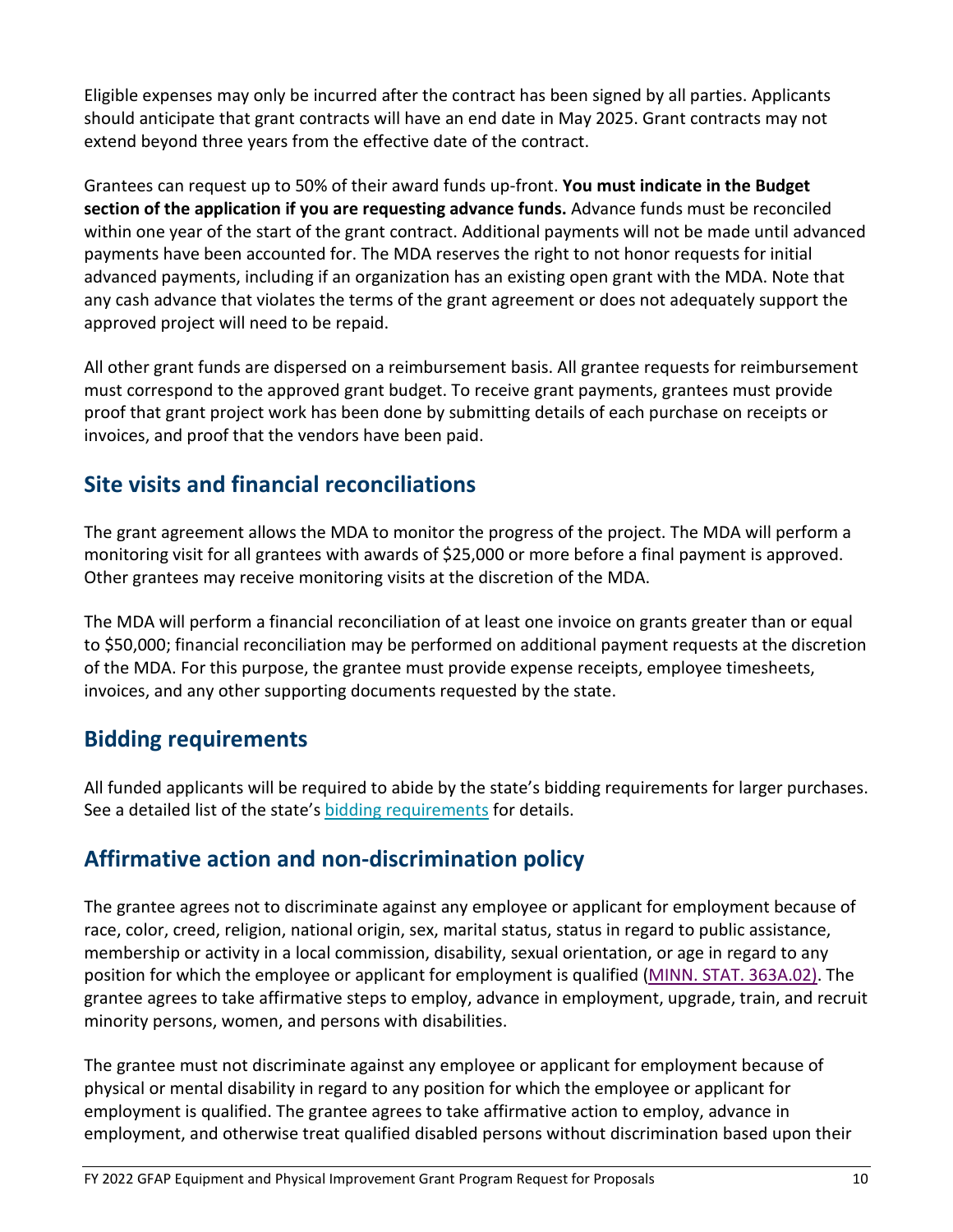physical or mental disability in all employment practices such as the following: employment, upgrading, demotion or transfer, recruitment, advertising, layoff or termination, rates of pay or other forms of compensation, and selection for training, including apprenticeship [\(Minnesota Rules, part](https://www.revisor.mn.gov/rules/?id=5000.3500)  [5000.3500\)](https://www.revisor.mn.gov/rules/?id=5000.3500).

The grantee agrees to comply with the rules and relevant orders of the Minnesota Department of Human Rights issued pursuant to the [Minnesota Human Rights Act.](https://mn.gov/mdhr/yourrights/mhra/)

### <span id="page-12-0"></span>**Audits of project**

The grantee's books, records, documents, and accounting procedures and practices of the grantee or other party that are relevant to the grant or transaction are subject to examination by the granting agency and either the legislative auditor or the state auditor, as appropriate [\(MINN. STAT. 16B.98,](https://www.revisor.mn.gov/statutes/cite/16B.98#stat.16B.98.8)  [subd. 8\)](https://www.revisor.mn.gov/statutes/cite/16B.98#stat.16B.98.8). This requirement will last for a minimum of six years from the grant agreement end date, receipt, and approval of all final reports, or the required period of time to satisfy all state and program retention requirements, whichever is later.

#### <span id="page-12-1"></span>**Voter registration requirement**

The grantee will provide voter registration services for its employees [\(MINN. STAT.](https://www.revisor.mn.gov/statutes/cite/201.162) 201.162).

## <span id="page-12-2"></span>**GFAP Background and Program Goals**

The Good Food Access Program (GFAP) was established to increase the availability of and access to affordable, nutritious, and culturally appropriate food, including fresh fruits and vegetables, for underserved communities in low-income and moderate-income areas. These goals will be accomplished by providing financial and technical support and supporting sustainable public-private projects to open, renovate, or expand the operations of grocery stores and small food retailers; expanding access to credit and reducing barriers to investment in underserved communities in lowand moderate-income areas; and to provide technical assistance, primarily for small food retailers with demonstrated need.

The GFAP Advisory Committee advises the commissioner of agriculture on managing the program, establishing program criteria, establishing project eligibility guidelines, establishing application processes and additional selection criteria, establishing annual monitoring and accountability mechanisms, facilitating leverage of additional public and private investments, and promoting the program statewide. The MDA drafted this RFP in cooperation with the GFAP Advisory Committee.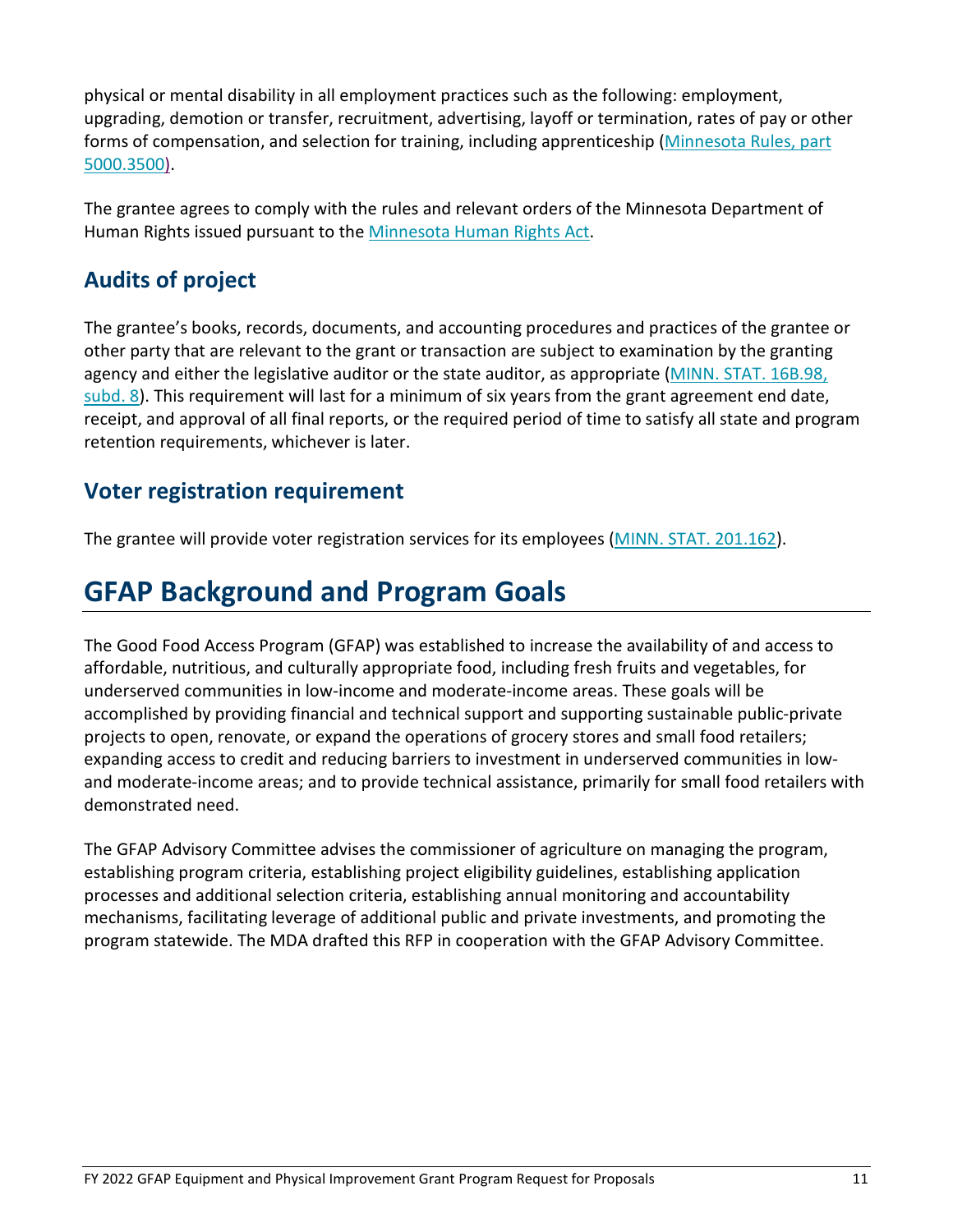# <span id="page-13-0"></span>**Project Evaluation Profile**

| <b>Evaluation Criteria</b>                                                                                                                                                                                                                                                                                                                                                                                                                                                                                     | <b>Maximum</b><br><b>Score</b> |
|----------------------------------------------------------------------------------------------------------------------------------------------------------------------------------------------------------------------------------------------------------------------------------------------------------------------------------------------------------------------------------------------------------------------------------------------------------------------------------------------------------------|--------------------------------|
| Demonstrates a viable plan for long-term sustainability, including the ability to increase<br>the availability of and access to affordable, nutritious, and culturally appropriate food,<br>including fresh fruits and vegetables, for undeserved communities in low-income and<br>moderate-income areas.                                                                                                                                                                                                      | 20                             |
| Demonstrates the capacity to successfully implement the project and that they have<br>thoroughly considered the steps necessary to complete the project:<br>Work plan is thorough and realistic.<br>All required deliverables will be completed by May 2025.<br>A detailed description of each step of the grant project, including estimated<br>dates, is provided.<br>Applicant has experience implementing a project of comparable scale, or has<br>sufficient partners committed to assisting the project. | 20                             |
| Demonstrates community engagement in and support for the project.                                                                                                                                                                                                                                                                                                                                                                                                                                              | 10                             |
| Demonstrates commitment to participate in state and local initiatives to educate<br>consumers on nutrition and promote healthy eating and healthy weight.                                                                                                                                                                                                                                                                                                                                                      | 10                             |
| Demonstrates that the project will have positive economic and health impacts on<br>underserved communities, including creation and retention of jobs for local or regional<br>residents from low-income and moderate-income areas that reflect the area<br>demographics, including BIPOC communities.                                                                                                                                                                                                          | 10                             |
| Demonstrates that the project requires an investment of public support to move<br>forward, build capacity, create community impact, or be competitive.                                                                                                                                                                                                                                                                                                                                                         | 15                             |
| <b>Budget and Investments</b><br>Budget table and narrative are consistent.<br>Budget narrative clearly details all project costs.<br>Budget narrative clearly explains investments, monetary and non-monetary.<br>Budget is cost effective and appropriate amounts are backed by quotes or other<br>sources.                                                                                                                                                                                                  | 10                             |
| Demonstrates commitment to increasing sales from Minnesota agricultural producers.                                                                                                                                                                                                                                                                                                                                                                                                                             | 5                              |
| <b>Total</b>                                                                                                                                                                                                                                                                                                                                                                                                                                                                                                   | 100                            |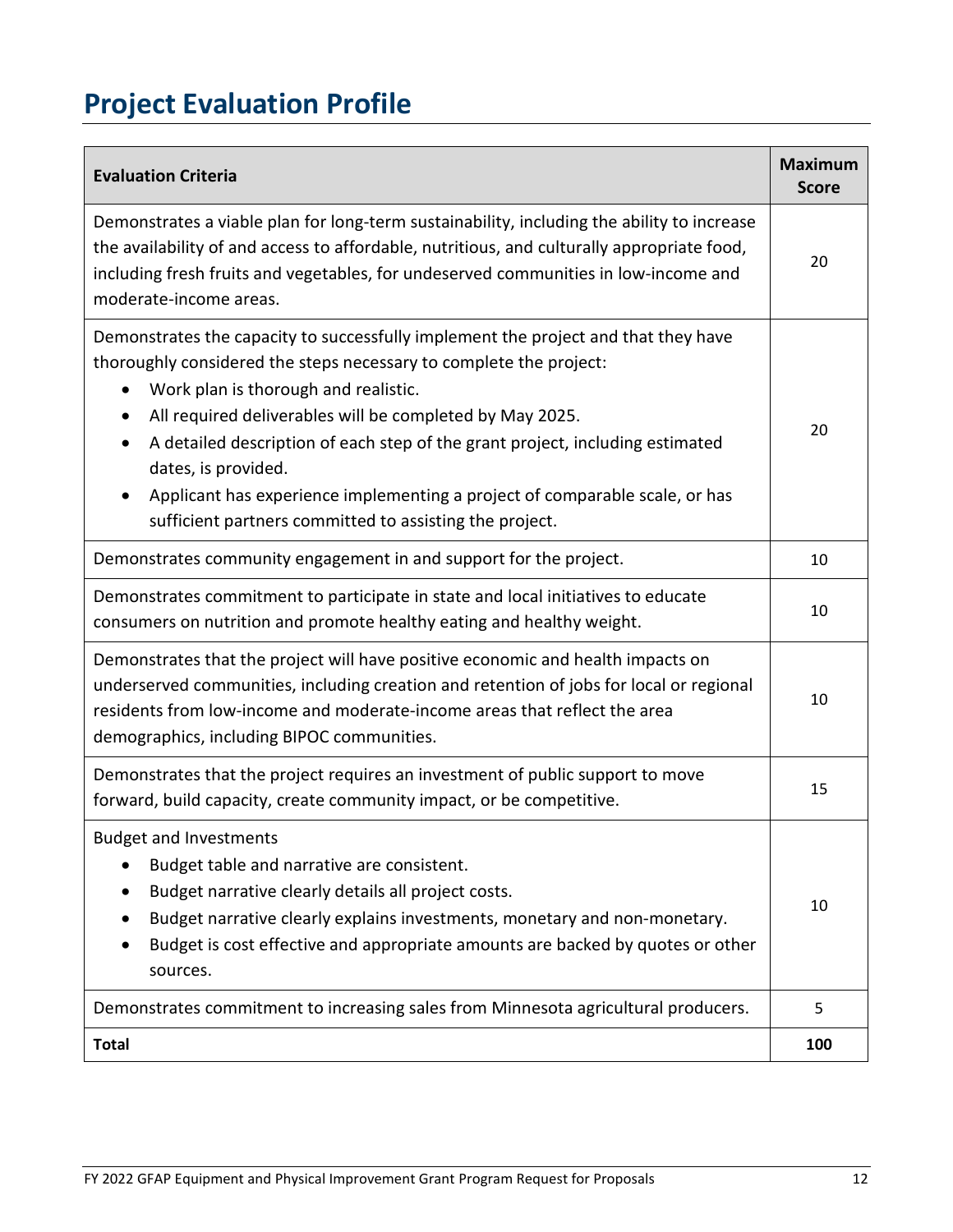## <span id="page-14-0"></span>**Application Questions**

#### <span id="page-14-1"></span>**Contact information**

#### **Applicant information**

- Applicant Name
- Organization Name
- Organization Mailing Address
- Organization Telephone
- Organization Email

#### **Authorized representative**

If awarded a grant, the person that will sign the grant contract agreement for this organization.

- Name
- Telephone
- Email

### <span id="page-14-2"></span>**Eligibility**

Confirm that the following statements apply to your organization.

- The organization is in good standing with the State of Minnesota. (No back taxes owed, no defaults on state backed financing for the past seven years, in compliance with current state regulations, and acceptable performance on past MDA grants.) (Yes/No)
- The organization is in Minnesota or authorized to conduct business in Minnesota. (Yes/No)

Has work started on your proposed project or will work start before the grant contract agreement is signed by all parties? The MDA is unable to reimburse for any work that is performed prior to the start date of the contract. (Yes/No)

Is anyone involved who will receive grant funds an MDA employee or spouse of an MDA employee? (Yes/No)

Please answer each of the following questions. You must respond "Yes" to at least one of the first two questions to be eligible to apply for this grant.

- Applicant is a Minnesota grocery store or small food retailer engaged in the sale of nutritious and culturally appropriate foods. (Yes/No)
- Applicant is applying on behalf of one or more eligible applicants. (Yes/No)

I have the authority to apply for this grant based on my relationship with the Applicant Organization. (Yes/No)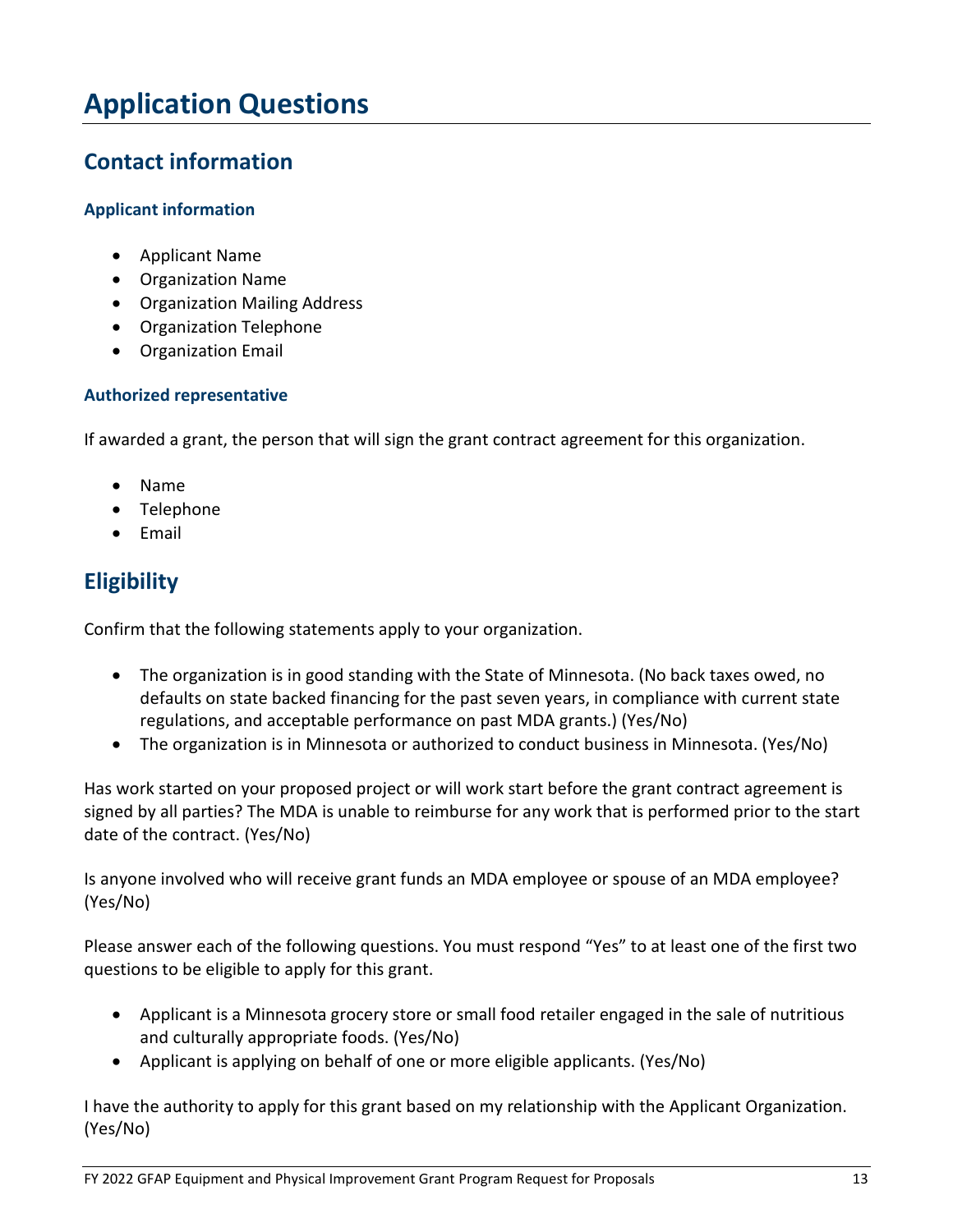Do you agree to comply with the following conditions for a period of at least five years? If applying on behalf of eligible applicants, you must agree to make these requirements of each eligible applicant before a subaward is made. (Yes/No)

- Accept Supplemental Nutrition Assistance Program (SNAP) benefits. Yes/No
- Comply with all data collection and reporting requirements established by the commissioner. (Yes/No)
- Promote the hiring, training, and retention of local or regional residents from low-income and moderate-income areas that reflect area demographics, including BIPOC communities. (Yes/No)
- Except for small food retailers, as defined, allocate at least 30% of retail food space for the sale of affordable, nutritious, and culturally appropriate foods, including fruits and vegetables, lowfat and nonfat dairy, fortified dairy substitute beverages such as soy-based or nut-based dairy substitute beverages, whole grain-rich staple foods, meats, poultry, fish, seafood, and other proteins, consistent with nutrition standards in national guidelines described in the current United States Dietary Guidelines for Americans (Yes/No/Not Applicable)

How did you hear about the Good Food Access Program? Please check all that apply:

- MDA website
- Word of mouth
- Notification from another organization (Please list organization name)
- Tradeshow (Please list which tradeshow)
- I have previously applied
- Press release
- Email notification
- Other

May the MDA share your contact information and a summary of your proposal with program partners and technical assistance providers if your proposal is not funded? Funded proposals are automatically considered public information. If there are any parts of your proposal that you would not like shared, you must indicate the specific content that is a trade secret. (Yes/No)

#### <span id="page-15-0"></span>**Previous grants**

Have you received a previous GFAP grant? (Yes/No)

If yes, briefly describe your previous grant project(s), including date(s) and amount(s) awarded. *(1,000 characters, including spaces)*

#### <span id="page-15-1"></span>**Applicant overview**

(If applying on behalf of one business, complete the questions below; if applying on behalf of multiple businesses or locations, complete the table.)

- Business Name
- Address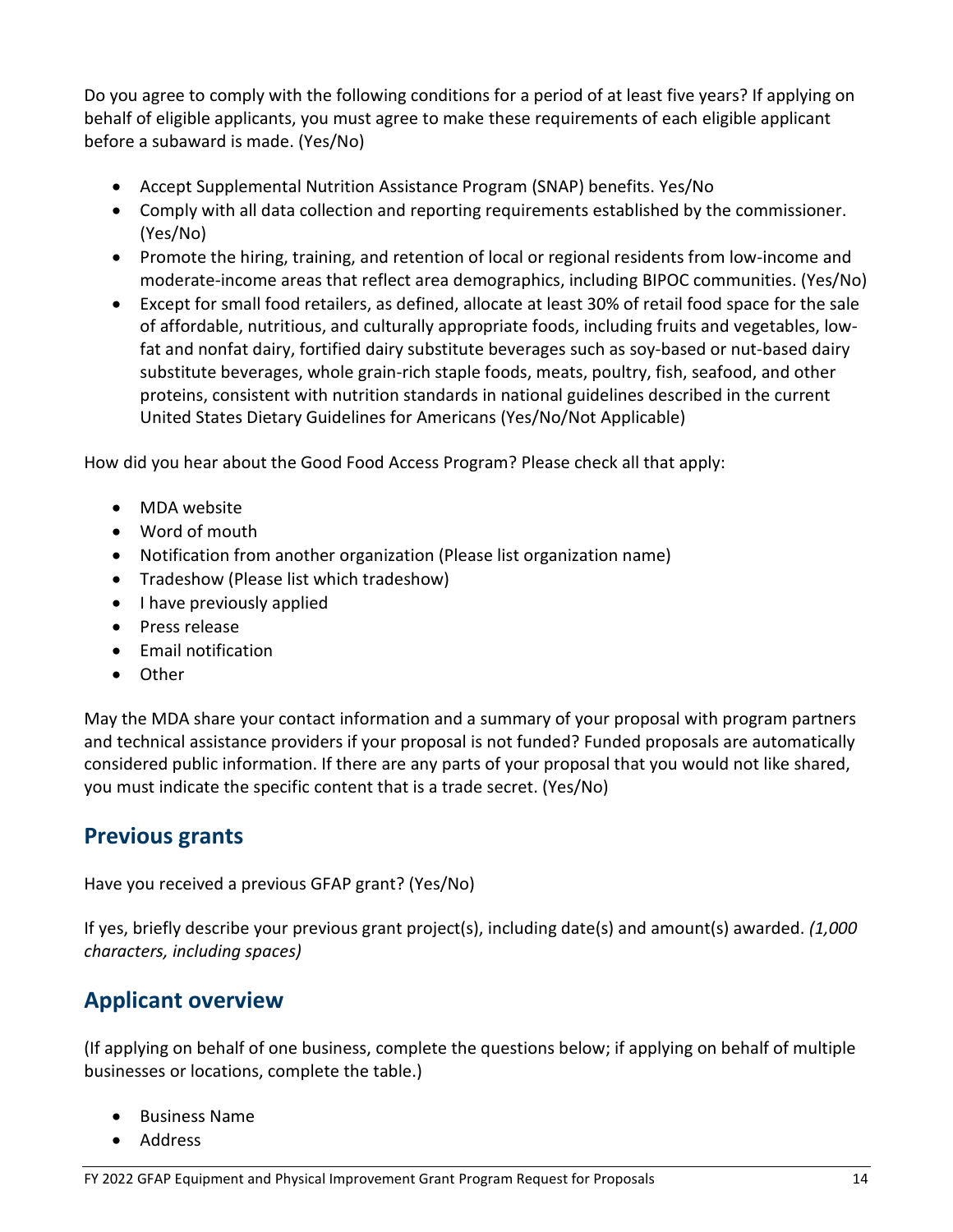Most recently completed fiscal year's gross revenue was:

- The retailer was not in business
- $\bullet$  <\$50,000
- $\bullet$  \$50,000 \$750,000
- $\bullet$  >\$750,000

Current Square Footage of Food Retail Space

Estimated Square Footage of Food Retail Space after Project Completion

#### **Type of entity**

Select the option that best describes your business. See the [Definitions](#page-7-0) page of the RFP for more information.

- Grocery Store
- Corner Store
- Convenience Store
- Farmers' Market
- Mobile Food Market
- Retail Food Outlet operated by an Emergency Food Program or Food Hub
- Other "small food retailer" (please specify):

### <span id="page-16-0"></span>**Eligibility option**

Each location where equipment is installed or physical improvements are made must be in a food desert or in a low- or moderate-income area with a substantial subpopulation that has low supermarket access. (Refer to the [Eligible areas](#page-5-0) section for details on determining if the project is located in a food desert or serves residents of a low-income or moderate-income area.

Is the retailer located in a food desert? (Yes/No)

If no, explain how the retailer serves a low- or moderate-income Census tract that includes a substantial population of residents with low supermarket access and explain how the project will target residents with limited access. *(1,200 characters, including spaces)*

What Census tracts are impacted by this project? Include the name of the county where the Census tract is located.

If applying on behalf of multiple store/market locations, there is a table you can download, complete, and re-upload that includes the following pieces of information for each business impact.

- Business Name
- Address
- Census Tract
- Type of Upgrade
- Type of Eligible Area
- Current Square Footage of Food Retail Space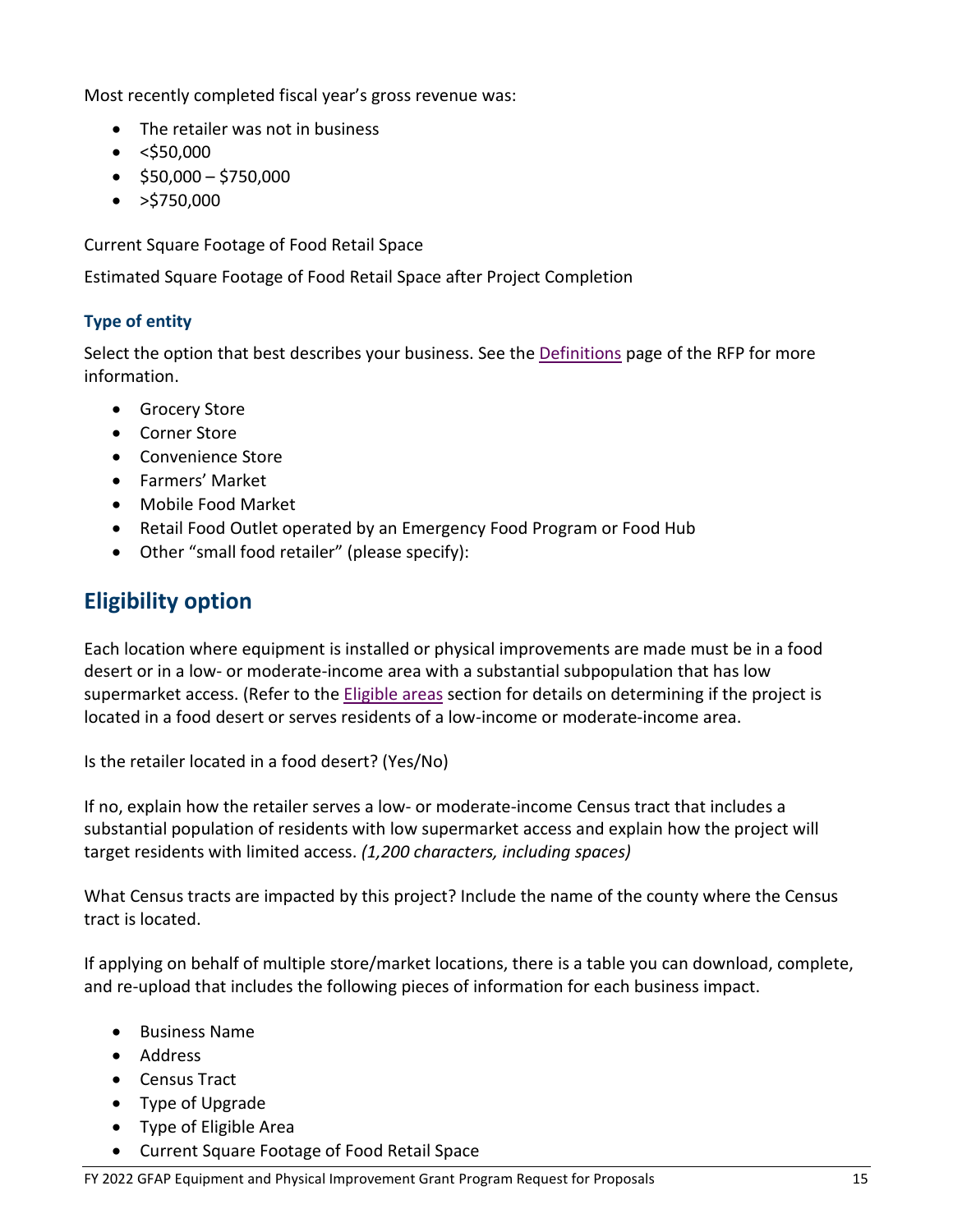- Estimated Square Footage of Food Retail Space After Project Completion
- Most Recently Completed Fiscal Year's Gross Revenue
- Explanation of the how the project will impact people with low access, if not located in a food desert

#### <span id="page-17-0"></span>**Project summary**

Include a description of the project and goals to be accomplished. The summary of this proposed project must be suitable for dissemination to the public. *(1,200 characters, including spaces)*

- Total Project Costs
- Grant Amount Requested
- Estimated Start Date (project cannot start until a grant contract agreement is fully executed)
- Estimated Completion Date

#### <span id="page-17-1"></span>**Business/organization overview**

Describe the business(es)/organization(s) capacity to implement the project. Include information such as years of experience in retail, years at the location(s), other experience in the food business, community support, organizational strengths, and any other information to demonstrate your organization's ability to execute your project. *(1,000 characters, including spaces)*

Describe the business(es)/organization(s) current capabilities to provide nutritious, affordable, culturally appropriate foods to consumers. *(1,000 characters, including spaces)*

#### <span id="page-17-2"></span>**Investments**

Describe your organization's investments (monetary or non-monetary) into the project. If working with partners on the project, you may also include information about their investments (monetary or nonmonetary). If contributing a cash match to the project, indicate the source of the funding. *(2,400 characters, including spaces)*

#### <span id="page-17-3"></span>**Work Plan**

Complete the following table. You should include the steps that you will take to successfully complete your project. For example, you might include target dates for requesting quotes, installing and testing equipment, and full launch of the equipment. Not all areas will apply to all projects. You may add additional lines or pages as necessary. The online application will have a table for you to download and re-attach to your application.

| <b>Timeframe</b>   | <b>Description of Task/Action Item</b> | <b>Person Responsible</b> |
|--------------------|----------------------------------------|---------------------------|
| Example: June 2022 | Order cooler                           | Store owner               |
|                    |                                        |                           |
|                    |                                        |                           |
|                    |                                        |                           |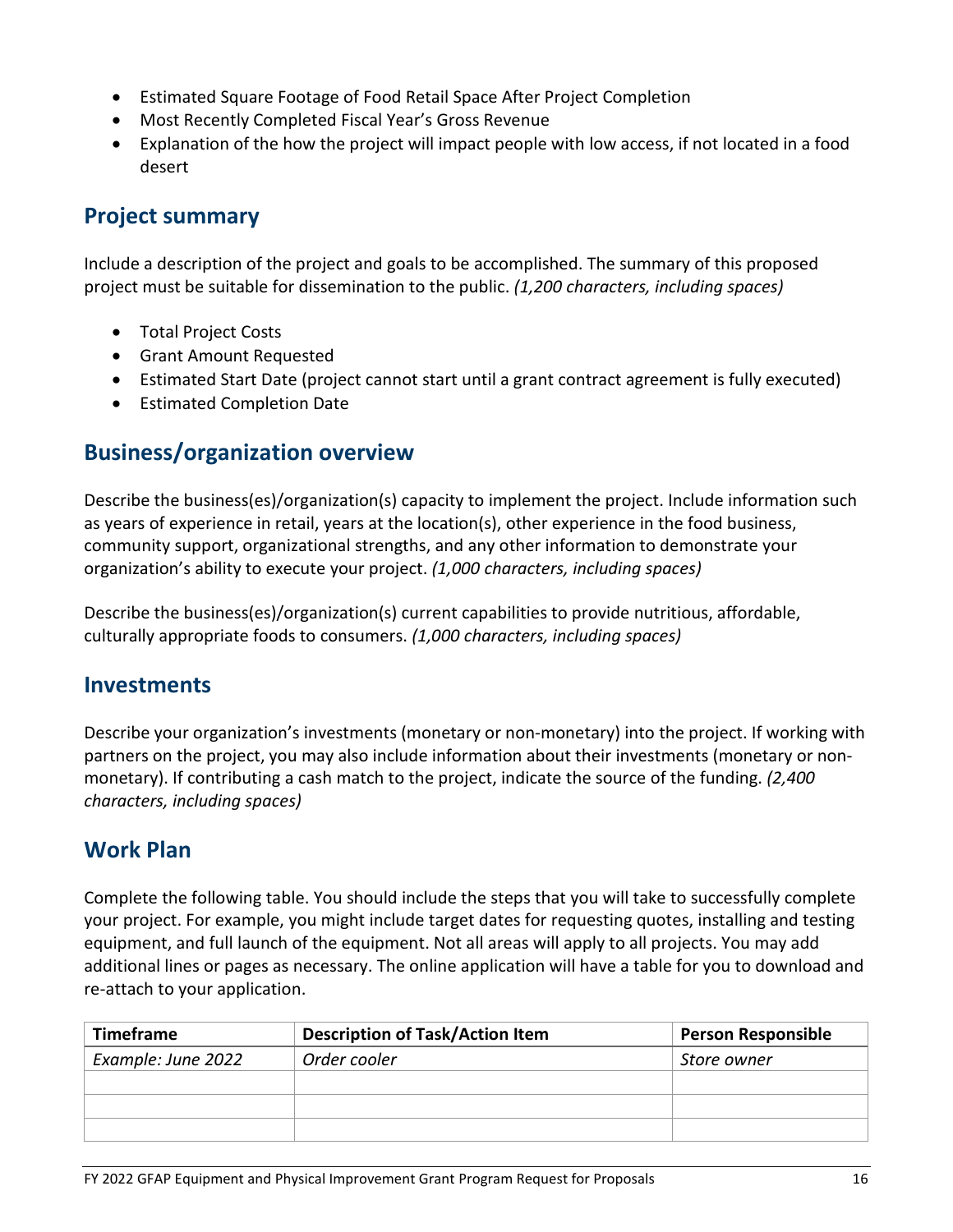### <span id="page-18-0"></span>**Budget**

#### **Budget table**

Complete the following table. You may add additional lines or pages as necessary. The online application will have a table for you to download and re-attach to your application.

| <b>Item</b>             | Quantity | <b>Cost Per</b><br>Jnit | <b>Total</b><br>Amount | <b>Source of Estimate</b> |  |
|-------------------------|----------|-------------------------|------------------------|---------------------------|--|
| Example: Walk-in cooler |          | \$40,000                | \$40,000               | Restaurants.com           |  |
|                         |          |                         |                        |                           |  |
|                         |          |                         |                        |                           |  |

#### **Budget narrative**

Respond to the following prompts. *(3,000 characters, including spaces)*

- Detail how the funds will be used and justify each expense listed in the budget table.
- Explain how the expenses outlined in the budget table will enable you to offer and sell more nutritious, affordable, and culturally appropriate foods.
- Explain sources of funds for any ongoing maintenance of equipment.
- Describe the necessity for grant funding to complete this project.
- The MDA normally does not provide cash advances for grant projects. However, if retailers who are already authorized to accept SNAP would like to receive up to 50% of the total award as an advance, please justify the need for upfront funding. Note that any cash advance that violates the terms of the grant contract agreement or is not adequately used to support the approved project will need to be repaid.

#### <span id="page-18-1"></span>**Expected outcomes**

Complete the following table. We recommend that you review sales records. If the retailer(s) was not in business prior to the grant project, you may enter zeros in the first column.

| Sales of                              | 2020 | $\vert$ 2022 (Expected) | 2023 (Expected) |
|---------------------------------------|------|-------------------------|-----------------|
| Fresh fruits and vegetables           |      |                         |                 |
| Canned/frozen fruits and vegetables   |      |                         |                 |
| Minnesota grown fruits and vegetables |      |                         |                 |

How will the proposed project lead to continued or increased sales of Minnesota grown and raised foods? *(2,400 characters, including spaces)*

#### <span id="page-18-2"></span>**Letters of support**

Letters of support are not required for most applications but are strongly recommended. The letters will help you demonstrate support for your project and may boost your application's evaluation score.